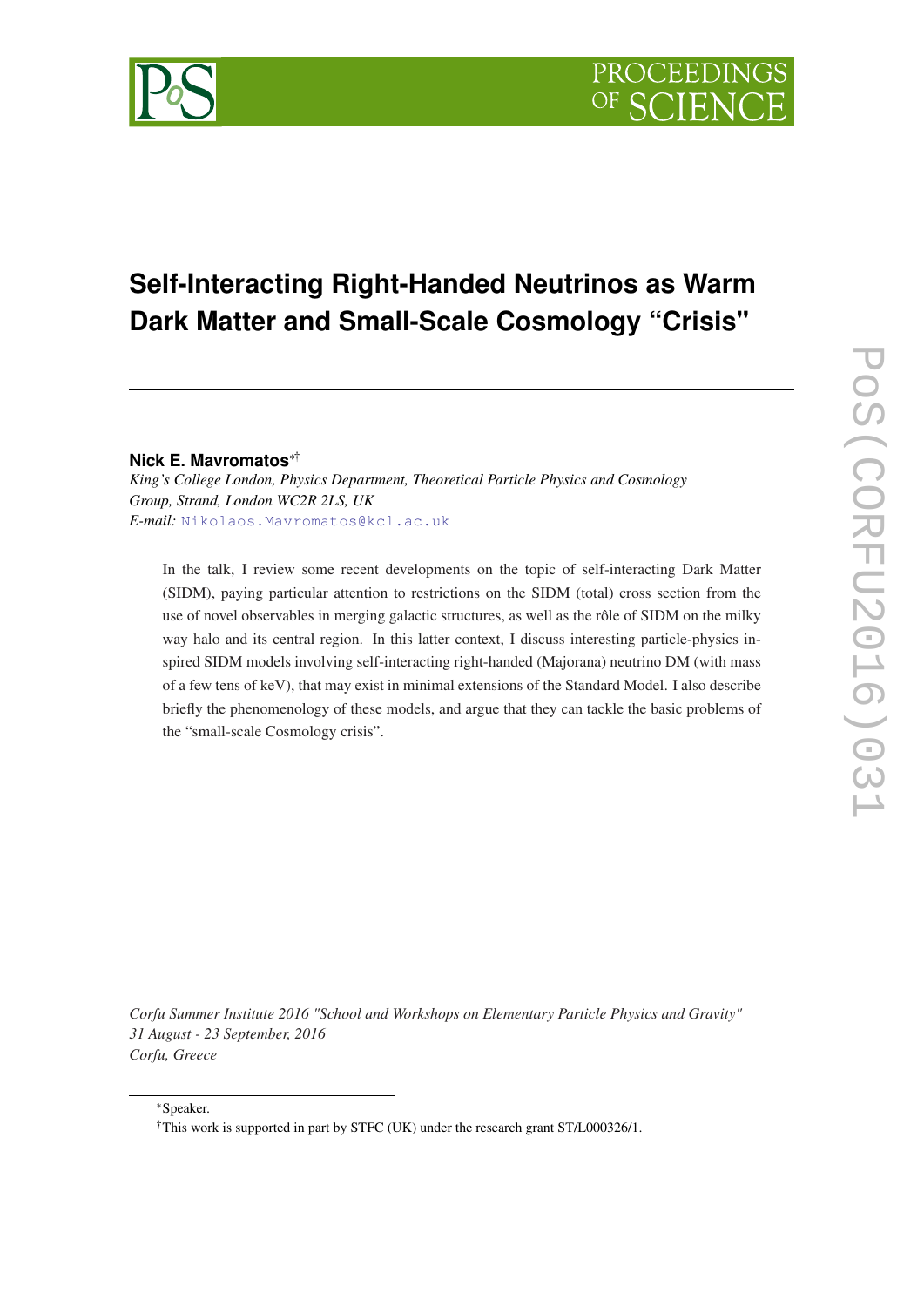## 1. Introduction

Although the simple Friedmann-Lemaître-Robertson-Walker (FLRW) cosmological model for a homogeneous and isotropic Universe works very well in describing several evolutionary aspects of it, nevertheless about ∼ 90% of its total energy budget still remains a mystery. Only 5% of the energy budget of the Cosmos, consisting of ordinary matter and radiation (that is mainly protons, neutrons, electrons, as well as photons), is well understood [\[1\]](#page-13-0). Unknown forms of Matter (*Dark Matter* (DM) - 27%) and Vacuum Energy (*Dark Energy*- 71%) have to be included in order to explain the plethora of cosmological observations. At large scales the current data are explained well by the ΛC(old)DM framework.

In this talk, we shall concentrate on the self interaction (SI) aspects of dark matter (DM) [\[2\]](#page-13-0). From a particle physics point of view, DM has many candidates from physics beyond the Standard Model (SM), such as supersymmetric partners, axions, sterile neutrinos, *etc*. In fact the current cosmological data from Planck satellite [[3](#page-13-0)], and its predecessor WMAP [[4](#page-13-0)], on the amount of allowed dark matter abundance imply stringent constraints on collider searches for new particles, e.g. those implied by supersymmetry (SUSY). From an astrophysical point of view, DM is viewed simply as the "missing" amount of matter in the Universe as compared with expectations from standard FLRW cosmology. It has been studied mostly in a model independent way, by performing N-body simulations of non-interacting Newtonian massive bodies. Such simulations aimed at reproducing the large scale structure of the (observable) universe, and are intimately linked with (though do not depend explicitly on) the particle mass range, nature, and physics of the particle decoupling from the primordial plasma. These properties lead to a characteristic free-streaming length of the dark candidate at the time of formation of the gravitationally bounded DM seeds. Typically, weakly interacting cold massive leptons, with masses of order  $\sim 100$  GeV, decouple at non-relativistic energy scales, implying a very small free-streaming length, far below the scale of dwarf galaxies, with the corresponding 'Jeans' mass of order  $10^{-4}M_{\odot}$  [\[5](#page-13-0)]. The lower bound on the mass of such dark matter is associated with a cutoff in the matter power spectrum at the lowest end of the free-streaming length (i.e. largest wavelength number *k*), which is supplemented by the effect of acoustic oscillations owing to the coupling of the radiation field with the CDM particles [[5](#page-13-0)]. On the contrary, warmer (i.e. of keV mass) DM particles that decouple while still relativistic, can become non-relativistic already at the radiation era, with free-streaming scales typically of a galaxy size, wiping out all possible structure below such a scale. Consequently, this will affect the building-up of DM halos (and the galaxies within), by lowering the inner halo mass concentration and by suppressing the number of small satellite halos [\[6\]](#page-13-0). In this way, re-ionization studies based on N-body simulations of the Universe at redshifts *z* ∼ 20 [[7](#page-13-0)], when combined with the evidence from the WMAP observations [\[4\]](#page-13-0), exclude any Warm DM (WDM) with mass less than 10 keV as being the dominant DM component in the Universe (thereby excluding light gravitino models of DM with  $m_X \simeq 5$  keV). This is so because the suppression of formation of such low mass objects in this early epoch makes the formation of primordial molecular hydrogen gas clouds very inefficient, and thus inconsistent with the large optical depth observed by the WMAP satellite [[7](#page-13-0)]. Complementary constraints, confirming such exclusion regions, are those due to observations on the number of Milky Way satellites, which is about an order of magnitude greater than that predicted by WDM numerical simulations, [\[8\]](#page-13-0) and the Ly- $\alpha$  forest constraints [[9](#page-13-0)].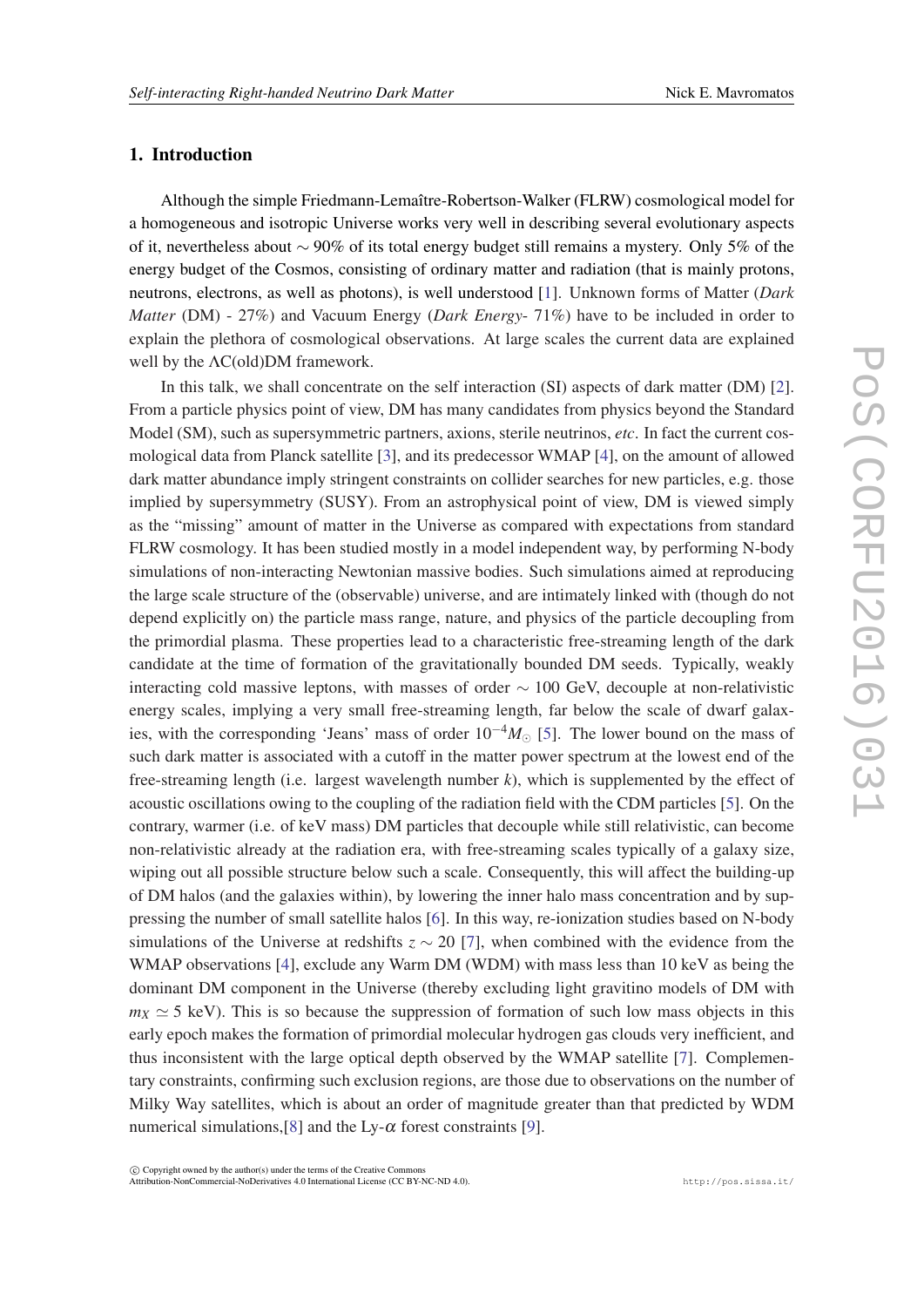It should be noted at this stage that such structure formation arguments can only place a lower bound on the mass of the WDM candidate. The reader should bear in mind that Warm Dark Matter with masses  $m_X \ge 100$  keV becomes indistinguishable from Cold Dark Matter (CDM), as far as large-scale structure formation is concerned [\[6\]](#page-13-0). Hot dark matter (due to the three active lefthanded neutrino species of the SM) is also excluded as the dominant source of DM in the universe by the upper limits for the corresponding contributions  $\Omega_{\rm v}$  to the Universe energy density, which according to the recent Planck 2015 data [\[3\]](#page-13-0), combined with Lensing, Baryon Acoustic oscillation and Lyman  $\alpha$  data, are bounded from above as follows:  $\Omega_v h^2 = \frac{\sum_{i=1}^3 m_i}{94.0 \text{ eV}} \le 0.0025$ . in a standard notation, where the energy densities are expressed in units of the critical density of the universe, and  $m_i$  denote the light neutrino masses. From this, one also obtains a cosmological bound on the sum of the masses of the three light neutrino species  $\sum_{i=1}^{3} m_i \leq 0.23$  eV.

The exclusion of HDM and (few keV) WDM from being the dominant source of DM at the large scale Universe has prompted a plethora of works, both in particle physics and astrophysics, on the CDM model, which depending on its thermal history may be constrained significantly not only by astrophysical observations but also at particle colliders, such as the Large Hadron Collider (LHC) at CERN, assuming that DM is particle in origin [[10\]](#page-13-0). One of the main reasons for the particle physicists taking a great interest in the DM problem was the so called Weakly Interacting Massive Particle (WIMP) coincidence or 'miracle' [[11\]](#page-13-0). This is associated with the fact that the observed relic abundance of DM in the universe [\[3\]](#page-13-0),  $\Omega_{\chi} \sim 0.22$  for a neutral particle of mass  $m_{\chi}$ , assumed to be thermal <sup>1</sup> having a freeze-out temperature [[10\]](#page-13-0)  $k_B T \simeq m_\chi/20$  (in natural units, with  $k_B$  the Boltzmann constant), which is either stable or it has at least a proper life time longer than the age of the Universe, can be achieved by particles with annihilation cross sections to SM particles  $\sigma(\chi \chi \to SM)$  of order of those of the weak interactions

$$
\Omega_{\chi} \simeq \frac{0.1 \,\text{pb} \cdot \text{c}}{\langle \sigma(\chi \chi \to \text{SM}\nu) \rangle} \simeq 0.22 \quad \text{for} \quad \sigma(\chi \chi \to \text{SM}\nu) \simeq 3 \cdot 10^{-26} \text{cm}^3 \,\text{s}^{-1} \,, \tag{1.1}
$$

with  $\nu$  the relative velocity. A plethora of modern particle physics models, with DM masses ranging from a few hundreds of GeV to a few TeV, especially supersymmetric ones, have been tested against cosmological data at current colliders, such as the LHC, using  $(1.1)$ , with no evidence for the existence of such particles. This may not come as a surprise. DM may not be thermal, e.g. it may be due to axions or other non thermal particles, such as sterile neutrinos, and in general one may even face a situation where more than one dominant dark matter species exist in the universe. In the latter case, some of the stringent constraints obtained by comparing collider data to cosmology may be relaxed [\[10](#page-13-0)].

In fact the ΛCDM paradigm for DM, on which the aforementioned WIMP miracle is based, in spite of offering a convincing explanation for the observed data [\[3\]](#page-13-0), namely Cosmic Microwave Background (CMB), Baryon Acoustic Oscillations (BAO), weak and strong lensing data, nevertheless it fails to account for observations at smaller scales. In particular, at galaxy scales, there are serious unresolved problems, related mainly to discrepancies in the distribution of matter in the inner halo regions of galaxies between numerical simulations based on ΛCDM and observations. These issues present serious challenges to the ΛCDM paradigm that call urgently for explanations.

<sup>&</sup>lt;sup>1</sup> Although, it should be noted that non-thermal WIMP Miracle models do exist in the literature  $[12]$  $[12]$ .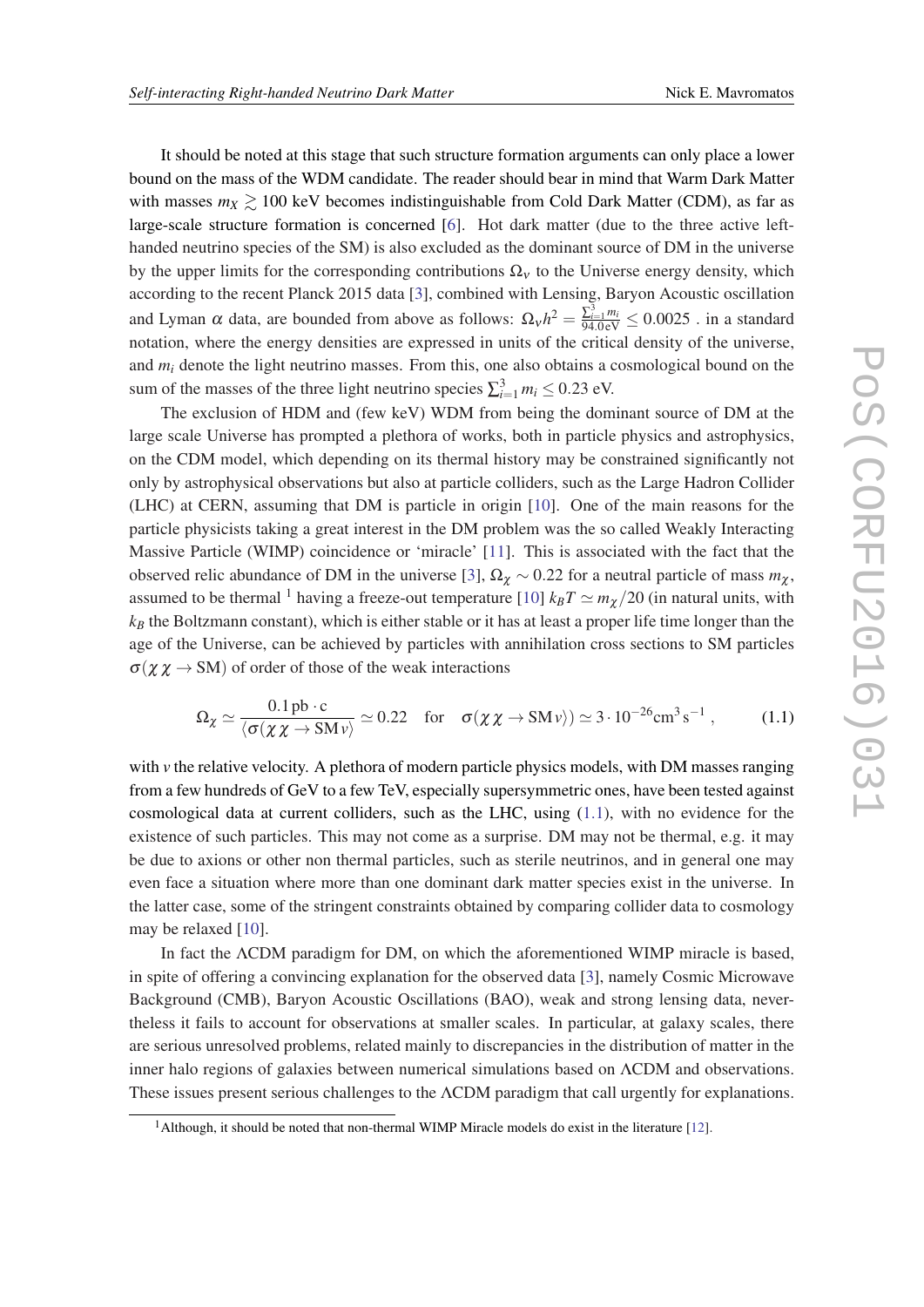Various proposals for a resolution of these problems have been proposed, some of which go beyond the ΛCDM paradigm, including either self interactions among the dark matter particles [\[13,](#page-14-0) [14,](#page-14-0) [15\]](#page-14-0), due to novel kind of forces exclusive to the dark sector, or studying viscous properties of DM [[16\]](#page-14-0), which have important back reaction effects on the standard cosmological equations.

In this review we shall concentrate on SIDM models and their galactic phenomenology. The structure of the article is the following: in the next section 2, we outline the problems/challenges faced by the simulations based on the ΛCDM model as regards the observed distribution of matter at galactic scales and discuss potential resolutions, among which self interactions of DM, which we place our emphasis on. In section [3,](#page-8-0) we present a particle physics model of self-interacting WDM provided by right-handed Majorana neutrinos, which addresses successfully these challenges in a way consistent with observations. The model is also consistent with the rest of the cosmological and particle physics data for right handed neutrinos. Finally, in section [4,](#page-12-0) we present our conclusions.

#### 2. Small-Scale Cosmology Crisis and Self-interacting Dark Matter

There are three major problems/challenges to the ΛCDM model at galactic scales (which we can collectively call "*small-scale cosmology crisis* or *problems*"), which we shall identify here: (i) *The Core-Cusp problem* (or, as is also known, the cuspy-halo problem), refers to a discrepancy between the observed dark matter density profiles of low-mass galaxies and the density profiles predicted by cosmological N-body simulations. Characteristically, all the ΛCDM-based (DM only) simulations form dark matter halos which have "cuspy" dark matter distributions, with the density increasing steeply, i.e. as  $\rho \propto r^{-1}$ , at small radii. This is, e.g., evidenced in the standard Navarro-Frenk-White (NFW) DM profile [\[17](#page-14-0)]. On the contrary, the rotation curves of most of the observed dwarf galaxies indicate flat central density profiles ("cores") [\[18](#page-14-0)].

(ii) *The "missing satellite problem"* (or, as is also known, the dwarf galaxy problem), arises from a discrepancy between ΛCDM-based numerical cosmological simulations that predict the evolution of the distribution of matter in the universe - pointing towards a hierarchical clustering of DM (where smaller halos merge to form larger halos) - and observations. Although there seem to be enough observed normal-sized galaxies to account for such a numerical distribution, the number of dwarf galaxies is orders of magnitude lower than that expected from the simulations. As a concrete example, we mention that there were observed to be around 38 dwarf galaxies in the Local Group, and only around 11 orbiting the Milky Way, yet one dark matter simulation predicted around 500 Milky Way dwarf satellites [[19\]](#page-14-0).

(iii) *The too big to fail problem*, that is a discrepancy arising between the most massive subhaloes predicted in (dissipationless) ΛCDM simulations and the observed dynamics of the brightest dwarf spheroidal (dSph) galaxies in the Milky way (see Fig. [1\)](#page-4-0). In other words, the ΛCDM simulations predict that the most massive subhaloes of the Milky way are too dense to host any of its bright satellites, with luminosity higher than  $10<sup>5</sup>$  the luminosity of the Sun [\[20](#page-14-0)].

All three problems have their root in the fact that the cold DM particles, which the ΛCDM simulations rely upon, have too short free streaming length during the epochs of galaxy formation, and therefore they form too clumped and too many structures compared to those observed.

Understanding the shape and depth of the gravitational potential in dSph may have an important bearing in the understanding of these fundamental questions. In this respect we mention a new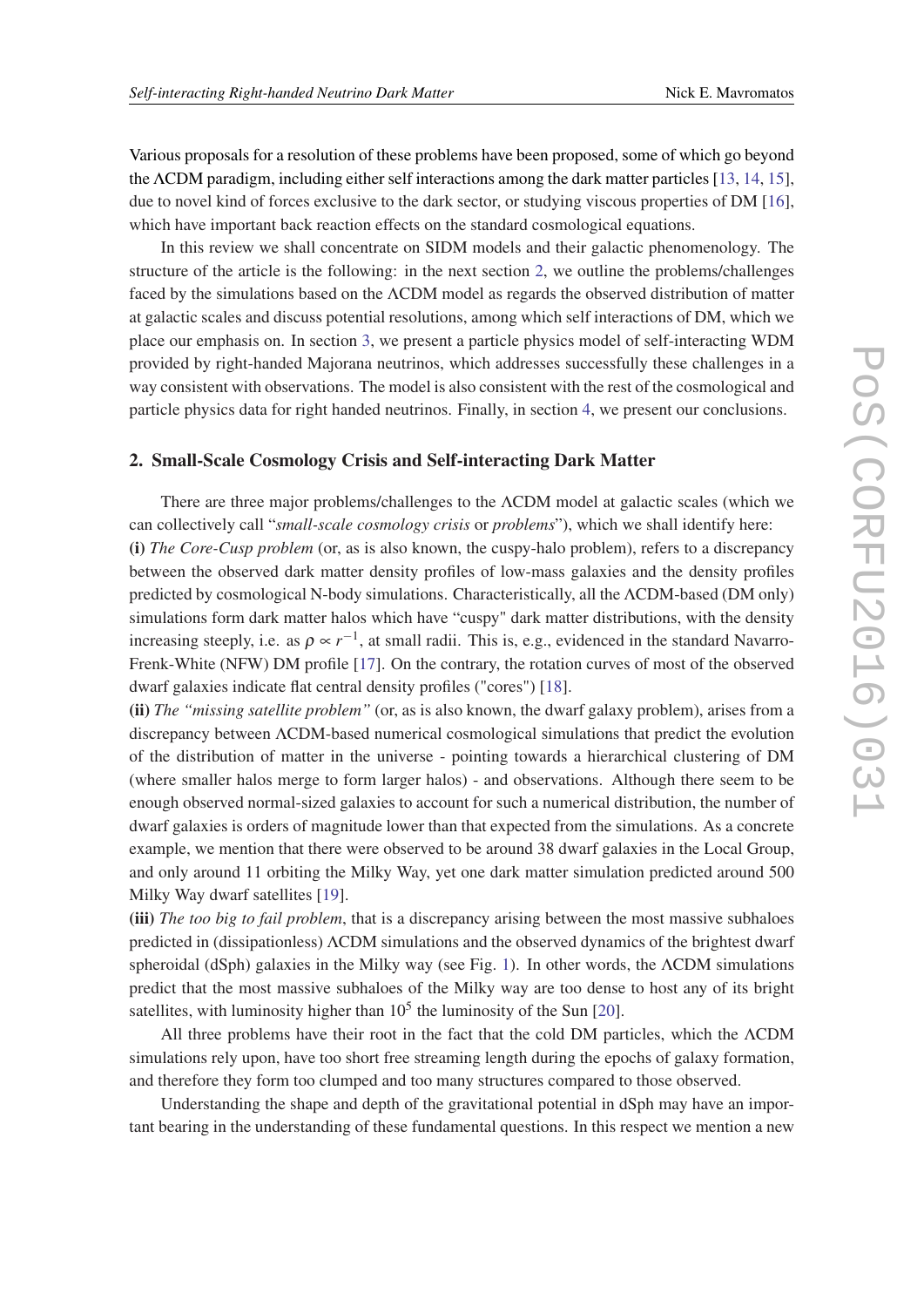<span id="page-4-0"></span>

Figure 1: *The "too-big-to-fail problem": the continuous line denotes the rotation curve of typical largest subhalo of the Milky Way Galaxy, as simulated within the collisionless* Λ*CDM model. The data points pertain to observed circular velocities of the largest subhalos of the Milky Way at their half light radii. The discrepancy is obvious. Picture taken from Ref. [[20\]](#page-14-0).*

method for estimating the dSph gravitational potential [\[21](#page-14-0)], based on exploiting the higher order analogues of the projected Virial Theorem  $2K_z + W_s = 0$ , which provide global constraints on the moments of the velocity distribution  $(\langle v_z^n \rangle)$  by effectively integrating the spherical Jeans equations over all radii:

second order: 
$$
\int_0^{\infty} \Sigma(R) \langle v_z^2 \rangle R dR = \frac{2}{3} \int_0^{\infty} v \frac{d\Phi}{dr} r^3 dr
$$
  
fourth order: 
$$
\int_0^{\infty} \Sigma(R) \langle v_z^4 \rangle R dR = \frac{2}{5} \int_0^{\infty} v (5 - 2\beta) \langle v_r^2 \rangle \frac{d\Phi}{dr} r^3 dr,
$$

$$
\int_0^{\infty} \Sigma(R) \langle v_z^2 \rangle R^3 dR = \frac{4}{35} \int_0^{\infty} v (7 - 6\beta) \langle v_r^2 \rangle \frac{d\Phi}{dr} r^5 dr,
$$
(2.1)

where *r* denotes the physical (three-dimensional (3D)) radius of a star from the centre of its galaxy,  $v(r)$  is the 3D number density of stars, *R* and  $\Sigma(R) = \int_{-\infty}^{\infty} v(r) dz$  are projections of *r* and *v*, respectively, onto the plane perpendicular to the line of sight (LOS); Φ is the gravitational potential and  $β = β(r) = 1 - \frac{σ_t^2(r)}{σ_t^2(r)}$  $\frac{\sigma_r^2(r)}{\sigma_r^2(r)}$  is the stellar velocity anisotropy parameter, with  $\sigma_r^2(\sigma_t^2 = 2\sigma_\theta^2 = 2\sigma_\phi^2)$  is the variance of the radial (tangential) velocity distributions. The quantities (2.1) carry more or less the same information as the corresponding Jeans equations [\[21](#page-14-0)]. Based on such novel approaches, and defining appropriate Virial shape estimators from  $(2.1)$ , the authors of Ref. [[21\]](#page-14-0) performed an illustrative analysis on the DM profile of the galaxy Sculptor, NGC 253, in the Sculptor group, using phenomenological expressions for  $v(r)$  and the density profile  $\rho(r)$ , which is taken to be close to the NFW. This galaxy is a good study case, given that it is one of the brightest galaxies in the vicinity of the Milky Way, and is a starburst, that is it undergoes intense star formation, which according to several astronomers it is believed to have been caused by the collision with a dwarf galaxy a few hundred million years ago, disturbing its disc and started the currently observed starburst. There is also a belief that there is a supermassive black hole at its centre which is slightly heavier that that of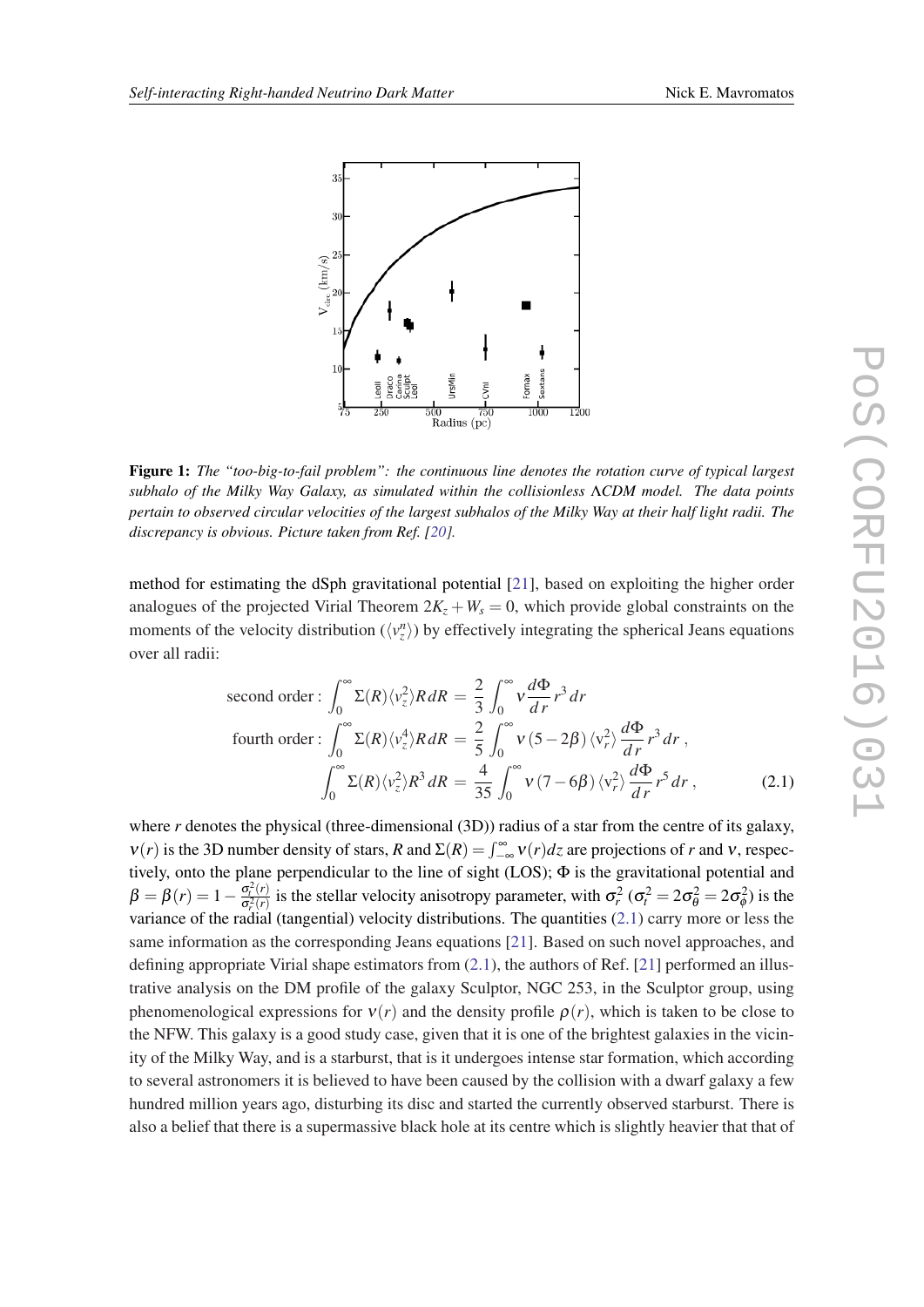<span id="page-5-0"></span>the centre of the Milky Way, Sagittarius A<sup>∗</sup> (Sgr A<sup>∗</sup> ). The novel analysis of Ref. [\[21\]](#page-14-0), where more general functions of  $\beta(r)$  have been used, has demonstrated that one can fit the velocity dispersion of Sculptor using NFW profiles, leading to the conclusion that, contrary to the results of other analyses based on traditional Jeans equations, there is no extended core in the Sculptor in agreement with ΛCDM simulations. Although from such a single study case one cannot make generic conclusions, nevertheless one would be tempted to conjecture that the dwarf spheroidals do not have cores, in which case there should be no discrepancy with ΛCDM simulations [[21\]](#page-14-0). However, this point of view is not shared by the majority of the astrophysicists.

Adopting the standard point of view, several *possible solutions* to the core-cusp problem have been proposed. Many recent studies have shown that including baryonic feedback (particularly feedback from supernovae and active galactic nuclei) can "flatten out" the core of a galaxy's dark matter profile, since feedback-driven gas outflows produce a time-varying gravitational potential that transfers energy to the orbits of the collisionless dark matter particles [\[22\]](#page-14-0). Other works have shown that the core-cusp problem can be solved outside of the most widely accepted Cold Dark Matter (CDM) paradigm: simulations with warm or self-interacting dark matter (SIDM) also produce dark matter cores in low-mass galaxies [[23\]](#page-14-0).



Figure 2: *Comparison of coillisionless* Λ*CDM model simulations (left panels) with Sel-interacting Dark*  $M$ atter (SIDM) simulations with cross section  $\sigma$  = 1 cm $^2$ /g (right panels). The upper panels pertain to large *scale structure, where the two models agree, while the lower panels refer to individual galaxies, where one observes that in SIDM models, galaxies appear more cored and spherical. Pictures taken from Ref. [\[27](#page-14-0)].*

The missing satellite problem has two *potential solutions* [\[24](#page-14-0)]. One is that the smaller halos do exist but only a few of them end up becoming visible because they have not been able to attract enough baryonic matter to create a visible dwarf galaxy. In support of this, Keck observations in 2007 of eight newly discovered ultra-faint Milky Way dwarf satellites showed that six were almost exclusively composed of DM, around 99.9% (with a mass-to-light ratio of about 1000) [[25\]](#page-14-0). Such ultra-faint dwarfs substantially alleviate the discrepancy between the predicted and observed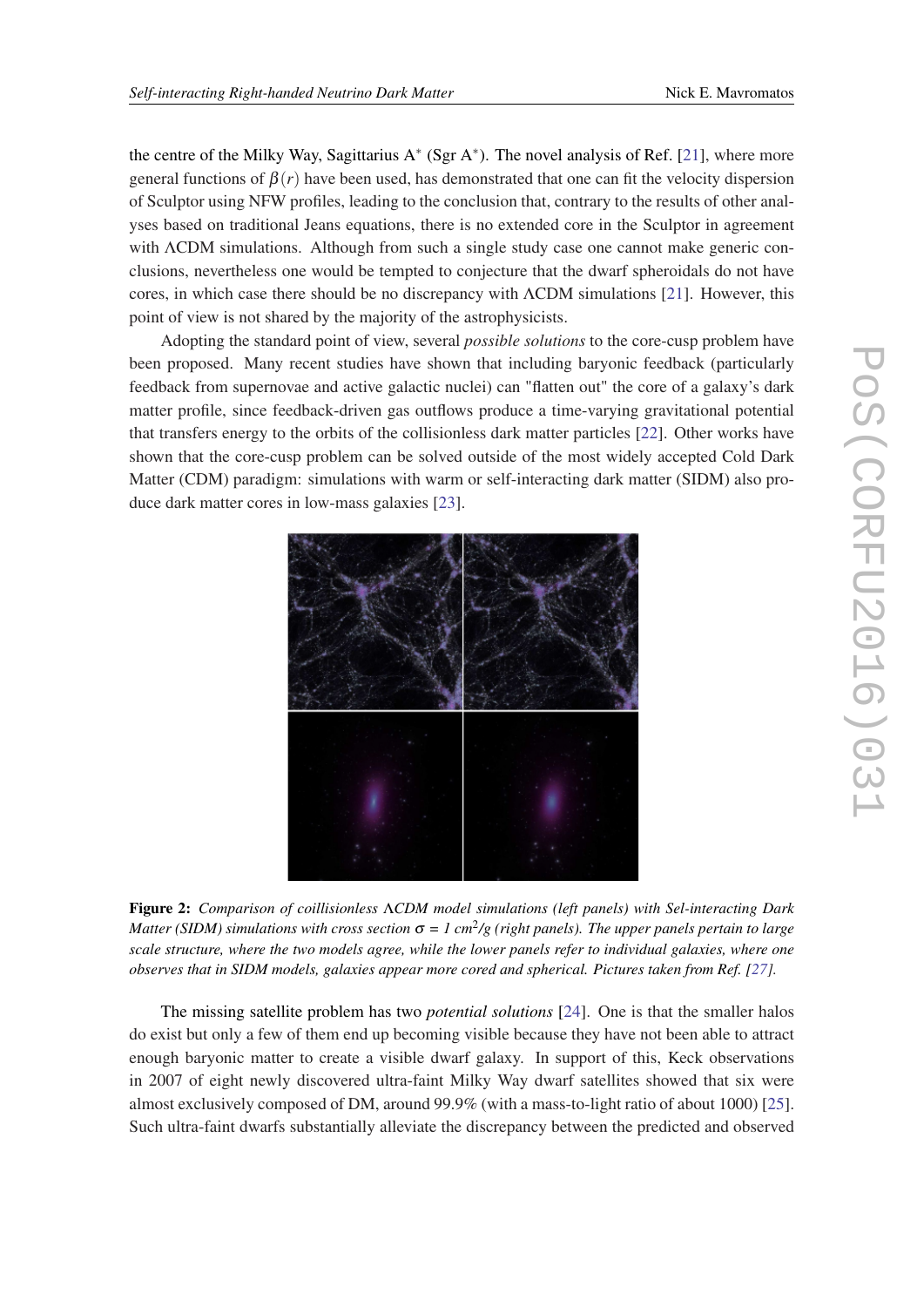numbers of satellites around the Milky Way, but there are still discrepancies by a factor of about four too few dwarf galaxies over a significant range of masses. In Ref. [[25\]](#page-14-0), the authors argued that, if galaxy formation in low-mass dark matter halos is strongly suppressed after re-ionization, then the simulated circular velocity function of CDM subhalos can be brought into approximate agreement with the observed circular velocity function of Milky Way satellite galaxies. Other solutions may be that dwarf galaxies tend to be merged into or tidally stripped apart by larger galaxies due to complex interactions. This tidal stripping has been part of the problem in identifying dwarf galaxies in the first place, which is an extremely difficult task since these objects have low surface brightness and are highly diffused, so much that they are virtually unnoticeable.

Finally, the Too-Big-to-Fail Problem may also be tackled by the combined inclusion of self interactions in DM, which tend to make the individual galaxies more cored and spherical, along with baryonic feedback [\[13\]](#page-14-0).

At this point we stress that self interactions have been argued to play an important rôle in galactic structure already in Ref. [\[26](#page-14-0)]. The original idea of self-interacting DM (SIDM) was implemented for CDM particles with rest masses above 1 MeV/ $c^2$  (up to 10 GeV/ $c^2$ ), consistent with the nature of the effective interactions and the mean free paths considered in that work. This way of thinking regarding self-interactions was applied uniquely on DM halo scales with typical densities of  $10^{-2}M_{\odot}/pc^3$ , suggesting that normalized total cross-sections of order  $\sigma/m \sim 0.1-100$  cm<sup>2</sup>/g, would imply observational effects in the inner regions of the DM halos. It was also shown that a SIDM regime with these values of  $\sigma/m$  would generate shallower inner DM profiles, with a necessary reduction in the amount of sub-structures, thereby alleviating (or even solving) the core-cusp and the missing satellite problems of collisionless ΛCDM, as mentioned above. However, contemporaneously, some tension with upper limits in the DM cross sections as obtained from lensing studies on galaxy cluster scales emerged. In a subsequent work [[27](#page-14-0)], motivated by updated analysis of the Bullet Cluster [[28](#page-14-0)], new cosmological simulations within CDM were performed, with the aim of further scrutinizing the effects of SIDM on inner halo cores of galaxies and galaxy clusters. The authors of Ref. [\[27](#page-14-0)] concluded that  $\sigma/m \sim 0.2$  barn GeV<sup>-1</sup> = 0.1 cm<sup>2</sup> g<sup>-1</sup> is consistent with all the observational constraints. In general, SIDM would make no difference from ΛCDM at large scales, but individual galaxies would appear more cored and spherical, with higher velocity dispersion (*cf.* Fig. [2](#page-5-0)). As emphasised in ref. [\[13](#page-14-0)], observations from clusters, such as the aforementioned refined analyses in the bullet cluster [\[28\]](#page-14-0), constitute important tools to probe self-interacting DM models.

Self interactions among DM particles could tackle the core-cusp and too big to fail problems by reducing the central density. Stringent constraints can be imposed on the pertinent interaction cross sections of SIDM by studying merging (colliding) galaxies [[13\]](#page-14-0). In this latter respect we mention the works of Ref. [[29\]](#page-15-0), according to which self interactions can lead to both deceleration and evaporation of a DM halo when the latter moves through a background of DM particles. This results in a shift of the halo's centroid relative to the collisionless stars and galaxies. The substructure evaporation phenomenon is rare, and may be attributed to a short range dark force, e.g. due to a massive non-Abelian vector dark boson exchange graph in  $\chi \chi \to \chi \chi$  DM scattering. This leads to isotropic scattering cross sections  $\sigma$ . *Au contraire*, the exchange of long-range dark photons in the above self-interaction, is frequent, leading to low-momentum transfer and directional scattering, in the sense that the cross section is no longer isotropic but depends on the scattering angle  $\theta$ ,  $\sigma(\theta)$ .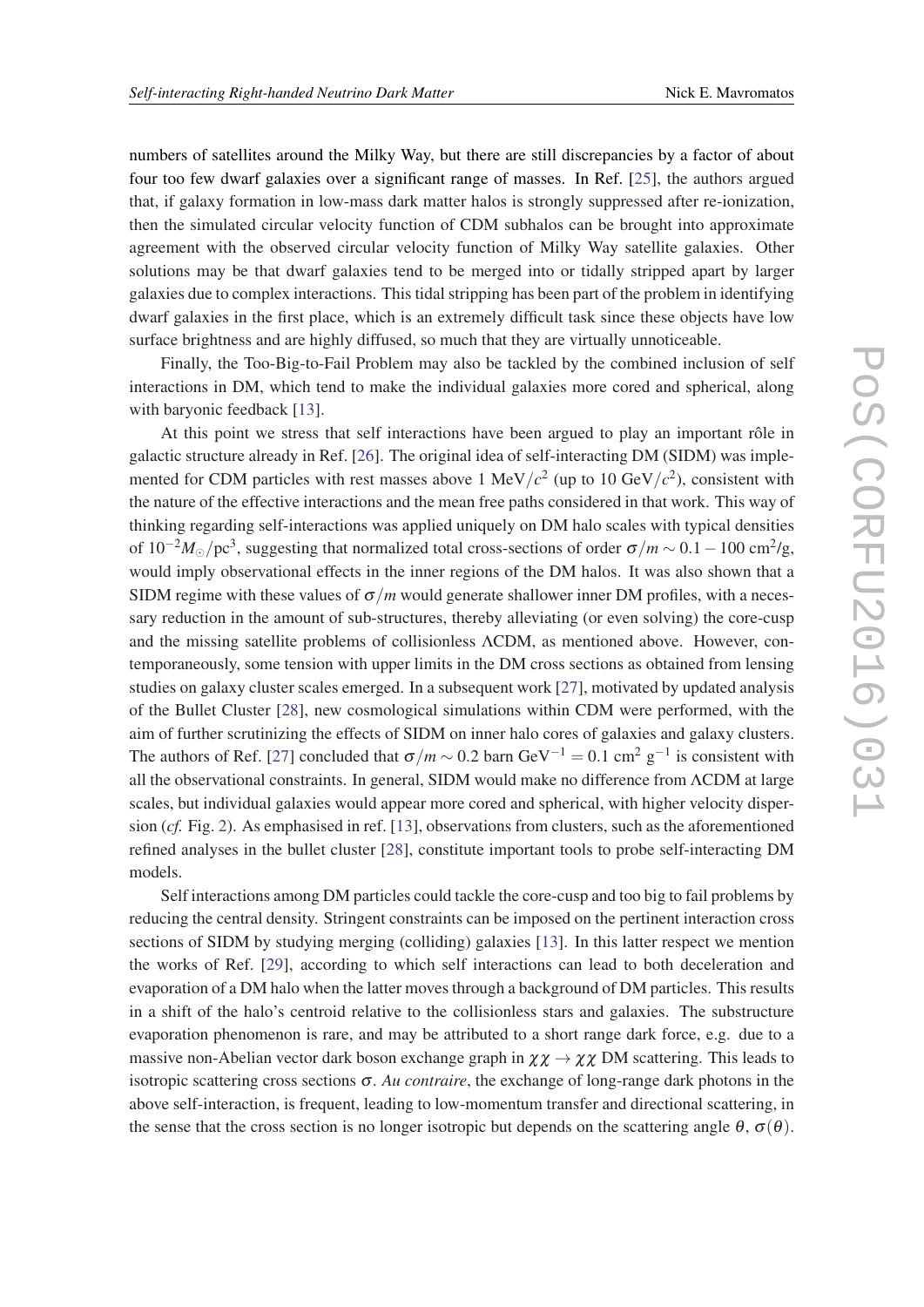<span id="page-7-0"></span>This leads to substructure deceleration. By concentrating on such phenomena, one may impose limited constraints on SIDM cross sections by the (conventional) study of several merging clusters of galaxies, without taking into account DM drag during the collision.

However, by defining new observables, taking into account *the DM drag* [\[13](#page-14-0)], yields more stringent constraints on the self-interaction DM cross section. In particular, the study of 72 mergers using this new technique imposed a more stringent constraint on the SIDM cross section per unit DM mass  $\sigma/m \leq 0.47 \text{cm}^2/\text{g}$ , which together with the lower bound  $\sigma/m \geq 0.1 \text{cm}^2/\text{g}$  imposed by the cosmology on galaxy scales, defines a new range for  $\sigma_{\text{SIDM}}/m$  [[13\]](#page-14-0)

$$
0.1 \le \frac{\sigma_{\text{SIDM}}/m}{\text{cm}^2 \, g^{-1}} \le 0.47 \tag{2.2}
$$

to be considered in galactic studies. This leads to a possible resolution of the three "small scale cosmology problems" of DM.

A challenge, and some tension with the upper bound of (2.2) still remains [[30\]](#page-15-0), as a result of observations in the Abell Cluster 3827. The observed separation between the dark matter halo and the stars of a galaxy moving through a region of large dark matter density (i.e. the core of Abell 3827 in this case), which is a characteristic feature of SIDM, suggests that this cluster may provide the first evidence of a SIDM [\[13](#page-14-0)]. However in Ref. [\[30](#page-15-0)], the authors estimated the DM selfinteraction cross section needed to reproduce the observed effects, and argued that the sensitivity of Abell 3827 has been significantly overestimated in a previous study [\[31](#page-15-0)]. In fact, their basic point was that the model used in Ref. [\[31](#page-15-0)] to interpret the observations in terms of DM self interactions failed to take into account the non independent development of the stars and the DM subhalo due to the initial gravitational bound of the former to the latter. Indeed, to achieve a star-subhalo separation, as observed, one would need external forces (such as self interactions) comparable in strength to the gravitational attraction within the system. Another feature of the model used in Ref. [\[31](#page-15-0)] which the authors of Ref. [\[30\]](#page-15-0) criticised, was the assumption that the effective DM drag force was constant throughout the evolution of the system. Such a feature might have been expected if the subhalo were on a circular orbit along the trajectory of the Abell 3827 cluster, wich however is disfavoured by observations. Moreover, the constant-drag-force assumption also contradicts the fact that a typical rate of DM self interactions depends on the velocity of the subhalo relative to the cluster, as well as the DM density of the cluster. Both vary along the subhalo trajectory, and in fact the rate of DM self interactions is negligibly small, as long as the subhalo is far away from the core of the cluster. The corrected estimate for the SIDM cross section per DM mass in the analysis of Ref. [\[30](#page-15-0)] is  $\sigma_{\text{SIDM}}/m \simeq 3 \text{ cm}^2 \text{ g}^{-1}$ , when self interactions result in a drag force, and  $\sigma_{\text{SIDM}}/m \simeq 1.5 \text{ cm}^2 \text{ g}^{-1}$  in the case of contact interactions, in tension with the upper bounds (2.2).

The above example of Abell 3827 shows how active in research and yet inconclusive, due to both theoretical and observational challenges, is the field of self interactions of DM from the generic astrophysical view point. Notice however that no attempt is made in the above discussions to analyze microscopic interactions that may lead to phenomenologically acceptable SIDM cross sections. A concrete example of SIDM [[14,](#page-14-0) [15\]](#page-14-0) is based on a class of self-interacting models of massive right-handed neutrinos that exist in minimal extensions of the standard model. It is important to stress that, in contrast to standard N-body simulations, the semi-analytical approach proposed in Refs. [[14,](#page-14-0) [15\]](#page-14-0) includes in addition to gravity, other important physical ingredients, such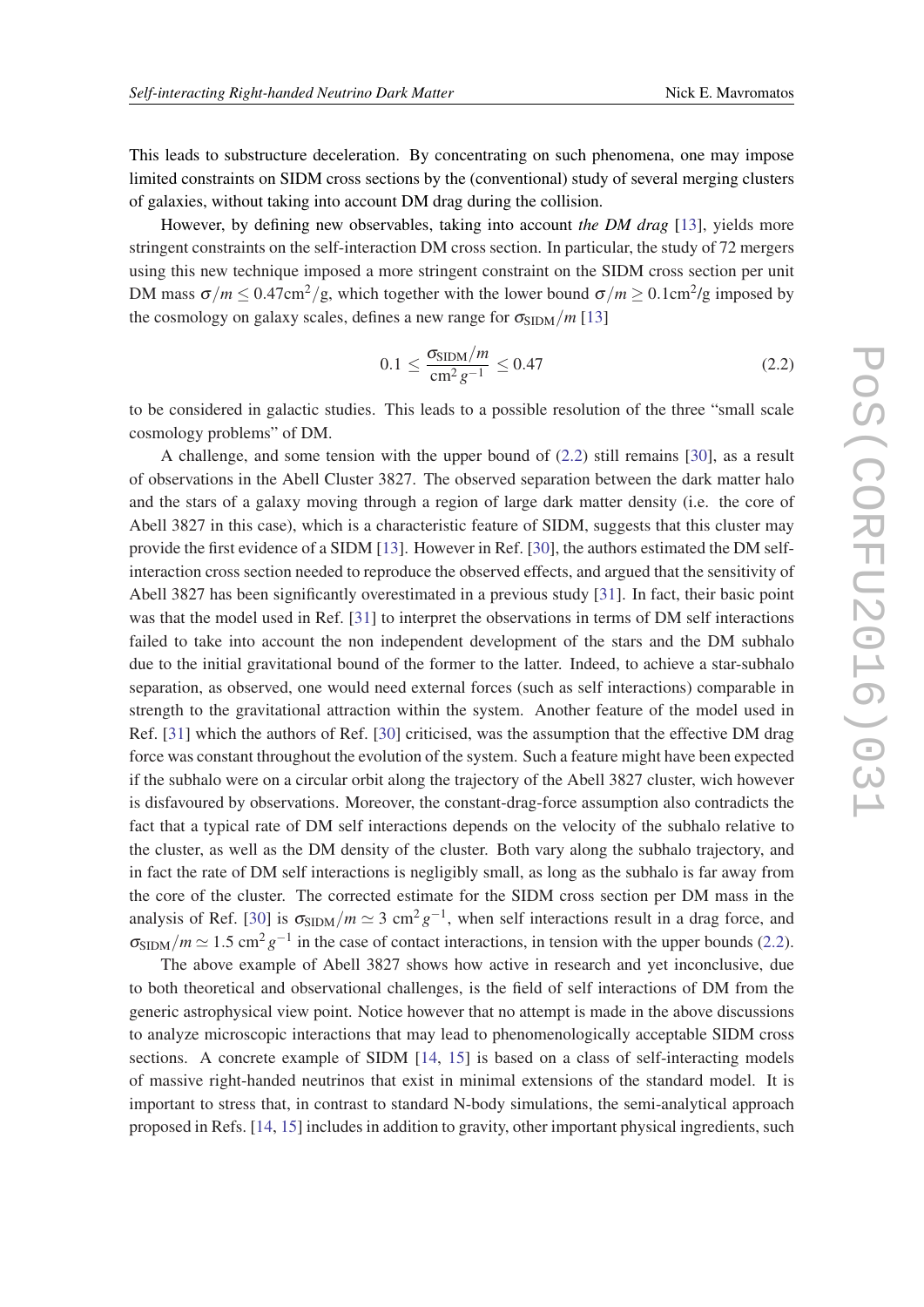<span id="page-8-0"></span>as quantum (fermionic) physics and thermodynamics. Interestingly, such a scenario, in which the DM fermion (right-handed neutrino) has a mass of a order a few tens of keV, implies a universal and novel DM density profile (*compact core - dilute halo*), with important implications for the very central and halo regions of galaxies <sup>2</sup>. We shall discuss this model and its rôle in resolving the aforementioned three-problems of small scale cosmology in the next section.

#### 3. Self-interacting right-handed neutrino & DM distribution in galaxies

The right-handed neutrino model for SIDM of Ref. [\[14](#page-14-0)] is based on minimal (non supersymmetric) extensions of the Standard Model with sterile neutrinos. In such models, the DM may be provided by the lightest  $N_{R1}$  of three right-handed neutrino species that, e.g. appear in the νMSM model [[33\]](#page-15-0), but this identification is not binding. However, unlike νMSM, we allow our right-handed neutrinos to be self-interacting. We introduce phenomenologically neutrino self-interactions through a massive-vector-meson  $V<sub>u</sub>$  mediator. For concreteness we assume the fermions to be of Majorana type (nevertheless, the formalism is readily extendable to Dirac fermions). This is the common feature our model shares with the νMSM. As we shall argue in this work, there is an intriguing similarity in the allowed range (in the few tens of keV) of the sterile neutrino DM mass between the two models, despite the fact that these bounds have been obtained by quite different reasons.

The Lagrangian of the right-handed neutrino sector, including gravity, reads (in units  $\hbar = c = 1$ , which we use throughout here) [[14\]](#page-14-0)

$$
\mathcal{L} = \mathcal{L}_{GR} + \mathcal{L}_{N_{R1}} + \mathcal{L}_V + \mathcal{L}_I
$$
\n(3.1)

where

$$
\mathcal{L}_{GR} = -\frac{R}{16\pi G}, \quad \mathcal{L}_{N_{R1}} = i\overline{N}_{R1}\gamma^{\mu}\nabla_{\mu}N_{R1} - \frac{1}{2}m\overline{N^c}_{R1}N_{R1},
$$

$$
\mathcal{L}_{V} = -\frac{1}{4}V_{\mu\nu}V^{\mu\nu} + \frac{1}{2}m_{V}^{2}V_{\mu}V^{\mu}, \quad \mathcal{L}_{I} = -g_{V}V_{\mu}J_{V}^{\mu} = -g_{V}V_{\mu}\overline{N}_{R1}\gamma^{\mu}N_{R1}, \quad (3.2)
$$

where *m* is the mass of the sterile neutrino, with *R* the Ricci scalar for the static spherically symmetric metric background  $g_{\mu\nu} = \text{diag}(e^{\nu}, -e^{\lambda}, -r^2, -r^2 \sin^2 \varphi)$ , where  $e^{\nu}$  and  $e^{\lambda}$  depend only on the radial coordinate; *r* and  $\varphi$  denotes the polar angle. The quantity  $\nabla_{\mu} = \partial_{\mu} - \frac{i}{8}$  $\frac{i}{8} \omega_{\mu}^{ab} [\gamma_a, \gamma_b]$  is the gravitational covariant derivative acting on a Majorana spinor, with  $\omega_{\mu}^{ab}$  the spin connection. The right-handed sterile neutrinos  $N_{R1}$  satisfy the Majorana four-spinor condition,  $\Psi^c = \Psi$ , together with  $\overline{\Psi} = \Psi^T C$ , where the conjugate spinor field  $\Psi^c = C \overline{\Psi}^T$  and *C* is the unitary  $(C^{\dagger} = C^{-1})$  charge conjugation operator, flipping the fermion chirality, i.e.  $(\Psi_L)^c = (\Psi^c)_R$  is right-handed (R), whilst  $(\Psi_R)^c = (\Psi^c)_L$  is left-handed (L). The definition of chirality (handedness) is the standard one,  $\Psi_{L(R)}=\frac{1}{2}$  $\frac{1}{2} (1 \mp \gamma^5) \Psi$ , with the + (-) sign denoting Right-(Left)handed spinors, and  $\gamma_5 = i \gamma^0 \gamma^1 \gamma^2 \gamma^3$ , with  $\gamma^{\mu}$  the 4 × 4 Dirac matrices. The massive-vector-mesons  $V_{\mu}$  should not be viewed as gauge bosons if the fermions are Majorana. As is well known, the Lorentz gauge condition  $\partial^{\mu}V_{\mu} = 0$ ,

<sup>2</sup>Similar core - halo DM density behaviour have also been obtained within modern quantum-wave dark matter 3D N-body simulations [[32\]](#page-15-0)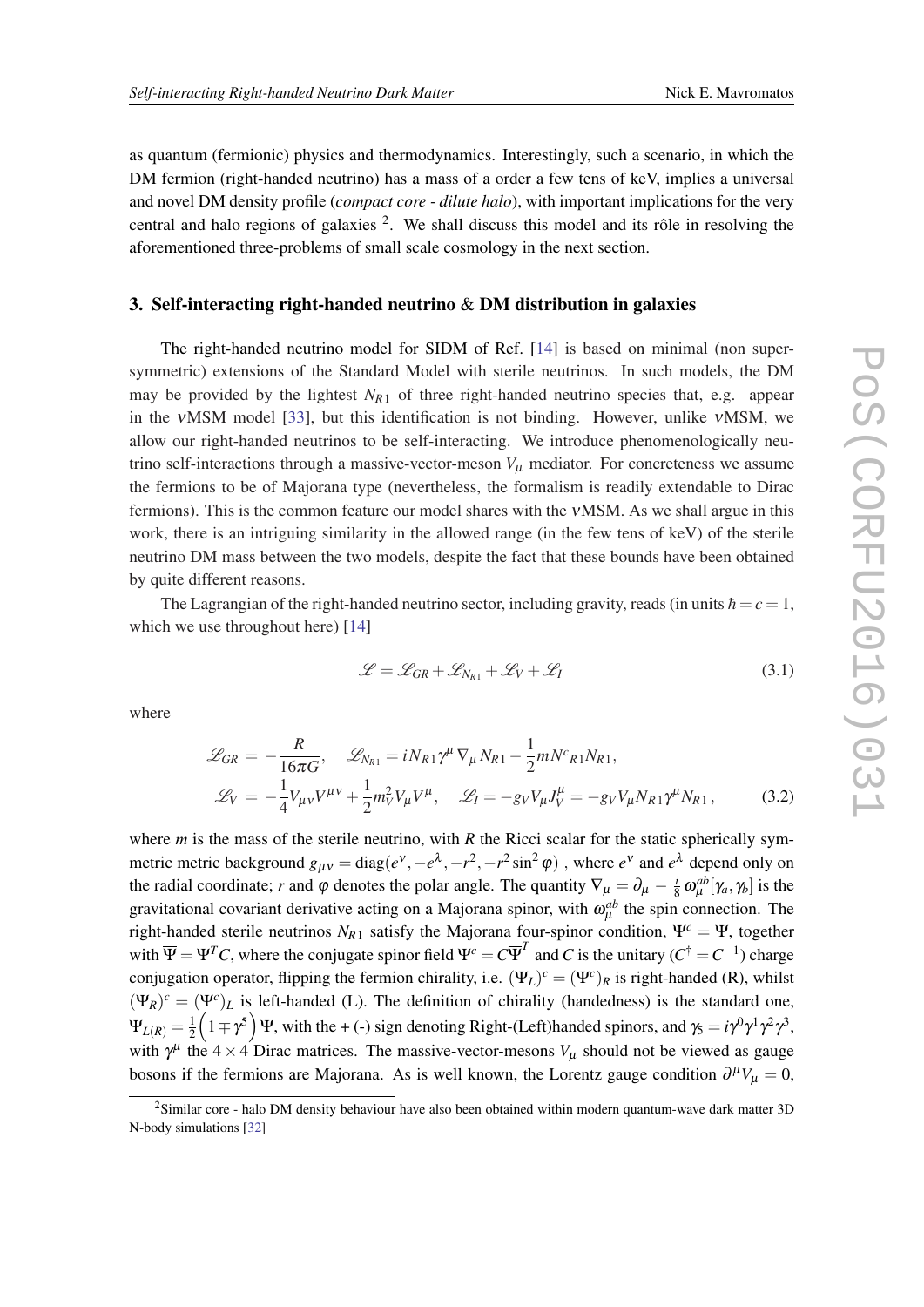which we assume here, emerges in that case as a consequence of their equations of motion. Latin indices denote pertain to flat tangent space and hence they are raised and lowered with the Minkowski  $\eta_{ab}$  metric. The microscopic origin of the vector meson mass  $m_V$  is not discussed here. It may well come from an appropriate Higgs mechanism in the dark sector. For simplicity we assume minimalcoupling of the vector field with the sterile neutrino current  $J_V^{\mu}$  in the interaction term  $\mathscr{L}_I$  ([3.2\)](#page-8-0). This current is conserved if decays of sterile neutrinos are ignored. Such a coupling may also arise from linearisation of a Thirring-type four fermion vector current interaction  $J_V^{\mu} J_{V\mu}$  by means of an auxiliary vector field  $A_{\mu}$  (which acquires dynamics upon implementing quantum corrections). Such a four-fermion-contact-interaction model is also the effective low-energy approximation of the detailed model [\(3.2\)](#page-8-0) for fermion energies much lower than the scale  $m_V$ .

In general one may add to [\(3.1\)](#page-8-0) a Yukawa term, coupling the (three, in general) right-handed neutrinos to the active neutrino sector (see, e.g., the case of νMSM in Ref. [[33](#page-15-0)])

$$
\mathcal{L}_{\text{Yuk}} = F_{\alpha I} \bar{\ell}_{\alpha} N_{RI} \phi^c + \text{h.c.} \,, \quad I = 1, 2, 3 \tag{3.3}
$$

where  $\ell_{\alpha}$  are the lepton doublets of the SM,  $\alpha = e, \mu, \tau, F_{\alpha}I$  are appropriate Yukawa couplings, and  $\phi^c$  is the SM conjugate Higgs field, *i.e.*  $\phi^c = i\tau_2 \phi^*$ , with  $\tau_2$  the  $2 \times 2$  Pauli matrix. Upon considering such a coupling, one obtains the stringent X-ray and BBN constraints of the mixing angle and mass of  $N_{R1}$ , given that (3.3) implies decays of the heavy neutrinos  $N_I \rightarrow \nu H$ , where *H* denotes the Higgs excitation field, defined via:  $\phi = \langle \phi \rangle + H$ . In such a case  $J_V^{\mu}$  is *not* conserved in time. However, in the context of νMSM, the lightest of the heavy neutrinos decay time is longer than the age of the universe, hence the latter can be considered as stable for all practical purposes, thus playing the rôle of DM. For our purposes, as already mentioned, we concentrate here on this lightest neutrino and ignore such a mixing with the SM sector, setting  $F_{\alpha 1} = 0$ , in which case the lightest neutrino is absolutely stable  $3$ . The important feature for us are the self-interactions of the right-handed neutrino, which will be used for ensuring phenomenologically correct values for the radius and mass of the galactic core. The analysis in Ref. [\[14](#page-14-0)] has been performed within a relativistic mean field (RMF) approximation, according to which the system can be considered as corresponding to a static uniform matter distribution in its ground state. Information about the strength of the self-interaction coupling of the effective interactions of the fermions ('inos') and the mass of the vector-meson mediator is encoded in the quantity

$$
C_V \equiv g_V^2 / m_V^2,\tag{3.4}
$$

which determines the order of magnitude of the corresponding cross section, as we shall explain below. As we have discussed above, this is important for the small-scale DM distributions. In Ref. [[14\]](#page-14-0) it was assumed that the self-interactions among the DM neutrinos occur only in the

<sup>&</sup>lt;sup>3</sup>The inclusion of such interactions do not affect our conclusions, as justified in detail in Ref. [\[14](#page-14-0)]. This is due to the very weak nature of the Yukawa coupling  $F_{\alpha I}$ , necessitated by the seesaw mechanism. However, an interesting motivation to include coupling of the right-handed neutrinos with the SM sector (active) neutrinos ν, is to be able to obtain a possible indirect detection method through the decaying channel  $N_{R_1} \rightarrow v + \gamma$ , with a potential enhancement due to their self-interacting nature. In this respect we cannot resist in pointing out the recent observations by the Fermi satellite, providing evidence of a clear emission in the energy range 10–25 keV from the central region of the Galaxy [[34\]](#page-15-0). The latter could find a plausible explanation by means of a DM particle species with a mass of order 50 keV/ $c^2$ , similar to the one obtained in Ref. [[14\]](#page-14-0) and discussed here.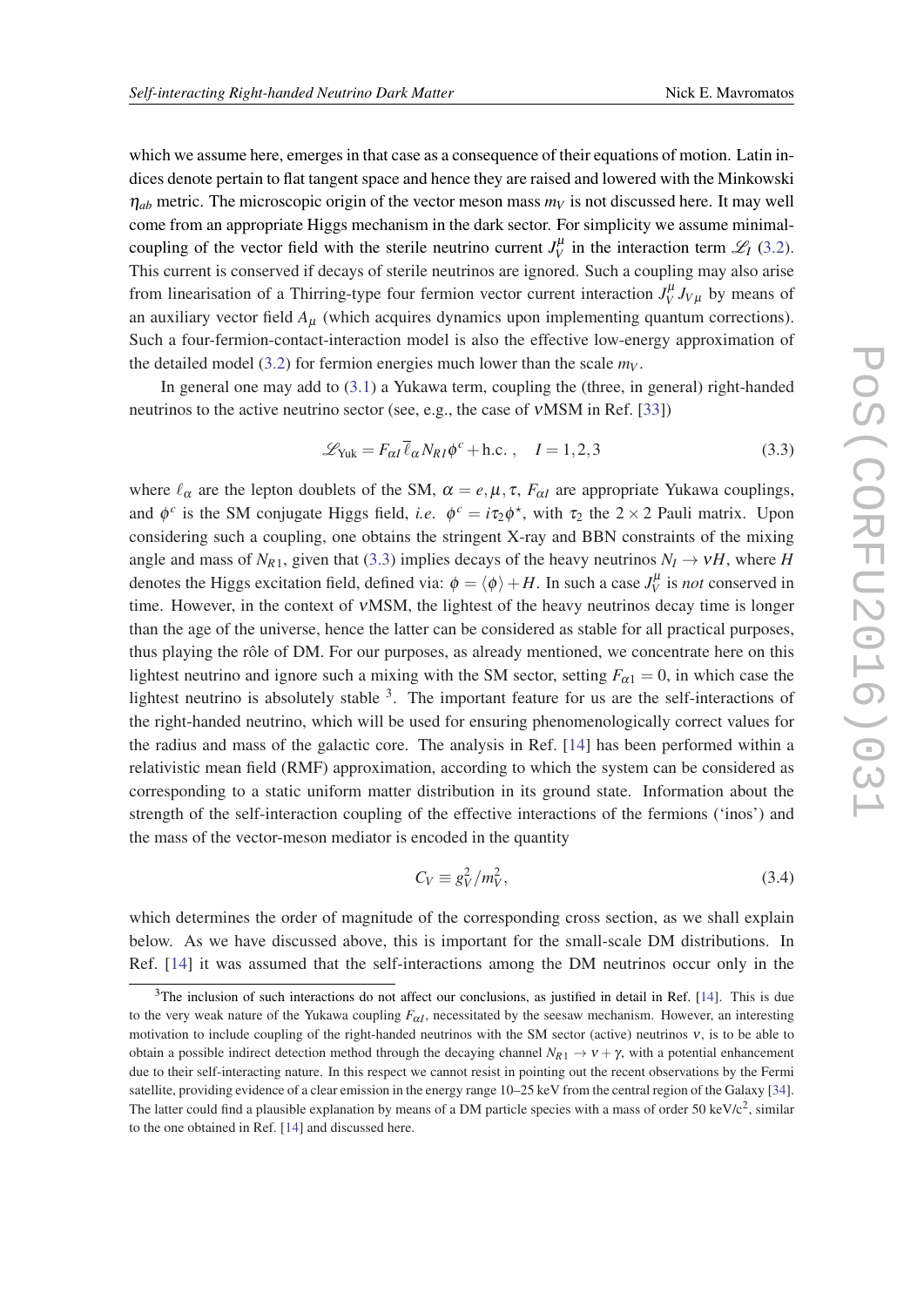<span id="page-10-0"></span>quantum regime and thus within the core, where the thermal de-Broglie wavelength  $\lambda_B = \frac{h}{\sqrt{2\pi n}}$ 2π*mkBT* is larger than the inter-particle mean distance *l* at temperature *T*,  $\lambda_B/l > 1$ . That is, we consider the ansatz:

$$
C_V(r) = \begin{cases} C_0 & \text{at } r < r_m \text{ when } \lambda_B/l > 1, \\ 0 & \text{at } r \ge r_m \text{ when } \lambda_B/l < 1, \end{cases} \tag{3.5}
$$

where  $C_0$  is a positive constant and  $r_m = r_c + \delta r$ , with  $\delta r \ll r_c$ , is the core-halo matching point, with *r<sub>c</sub>* the core radius and  $\delta r$  the thickness of the core-halo intermediate layer.[[14](#page-14-0)] The region  $r \ge r_m$ , where the DM distribution is in a much more dilute state (i.e.  $\lambda_B/l \ll 1$ ), marks the transition from the quantum degenerate state to the Boltzmann one.

3500 10<sup>15</sup> Milky Way (m=47 keV)<br>(θ<sub>o</sub>=2.8x10<sup>3</sup>, C<sub>o</sub>=10<sup>16</sup>Cf)<br>(θ<sub>o</sub>=38.8, C<sub>o</sub>=0) Milky Way (m=47 keV)<br>(C<sub>o</sub>=10<sup>16</sup>Cf) 3000  $\frac{1}{2}$  2500 Burkert  $10^{10}$ ρ (M<sub>Θ</sub>ρc<sup>-3</sup>) 2000 1500 θ10<sup>5</sup> 1000  $10<sup>0</sup>$  500  $\Omega$ 10-5 -500  $10^{-4}$   $10^{-2}$   $10^{0}$ 10<sup>6</sup>  $10^{-4}$   $10^{-2}$   $10^{0}$  $10^{4}$  $10<sup>2</sup>$  $10<sup>4</sup>$  $10<sup>2</sup>$  $10^6$ r (pc) r (pc)  $10^{20}$ Big Elliptical (m=47 keV)<br>( $\theta_o$ =1.02x10<sup>4</sup>, C<sub>o</sub>=10<sup>16</sup>Cf)<br>Logaritmic Big Elliptical (m=47 keV)<br>(C<sub>o</sub>=10<sup>16</sup>Cf) 10000 10<sup>15</sup>  $\sim$   $\sim$   $\sim$   $\sim$  8000 ρ (M<sub>Θ</sub>ρc<sup>-3</sup>)  $10^{10}$  6000 θ $10^5$  4000 2000  $10^{0}$  $\mathbf 0$ 10-5  $10^{-4}$   $10^{-2}$   $10^{0}$  $10^{-4}$   $10^{-2}$   $10^{0}$  $10<sup>4</sup>$  $10^6$  $10<sup>2</sup>$  $10^6$  $10<sup>2</sup>$  $10<sup>4</sup>$ r (pc) r (pc)  $10^{10}$ RAR model  $(\theta_0=30)$ ,<br>nasto  $10^8$ NFW  $10^6$ ρ (M<sub>Θ</sub>pc<sup>-3</sup>)  $10^4$  $10<sup>2</sup>$  $10<sup>0</sup>$  $10^{-2}$  $10^{-4}$  $10^{-2}$   $10^{-1}$   $10^{0}$  $10^{3}$ 10<sup>1</sup>  $10^2$ 10<sup>4</sup> 10<sup>5</sup>  $r$  (pc)

Figure 3: *First two upper panels: Mass density* ρ *and degeneracy* θ *profiles (vs distance r from the centre of the galaxy) for*  $m = 47$  *keV/* $c^2$  *in the interaction regime*  $\overline{C}_0 = 10^{16}$ *, where core and halo Milky Way observational constraints are fulfilled, compared with the non-interacting case*  $(\overline{C}_0 = 0)$  *for the same ino mass. Both the interacting and non-interacting cases use the Ruffini-Argüelles-Rueda (RAR) DM density profile,[\[15](#page-14-0)] which is in good agreement with Burkert profile. Middle two panels: The same as in previous case but for the case of a large elliptical galaxy. Lower panel: The RAR profile (in the non-interacting case*  $C_V = 0$  *and its comparison with the NFW and a cored Einasto profile for a typical spiral galaxy. The picture at the bottom panel was taken from Ref. [[15\]](#page-14-0), while the rest from Ref. [\[14](#page-14-0)].*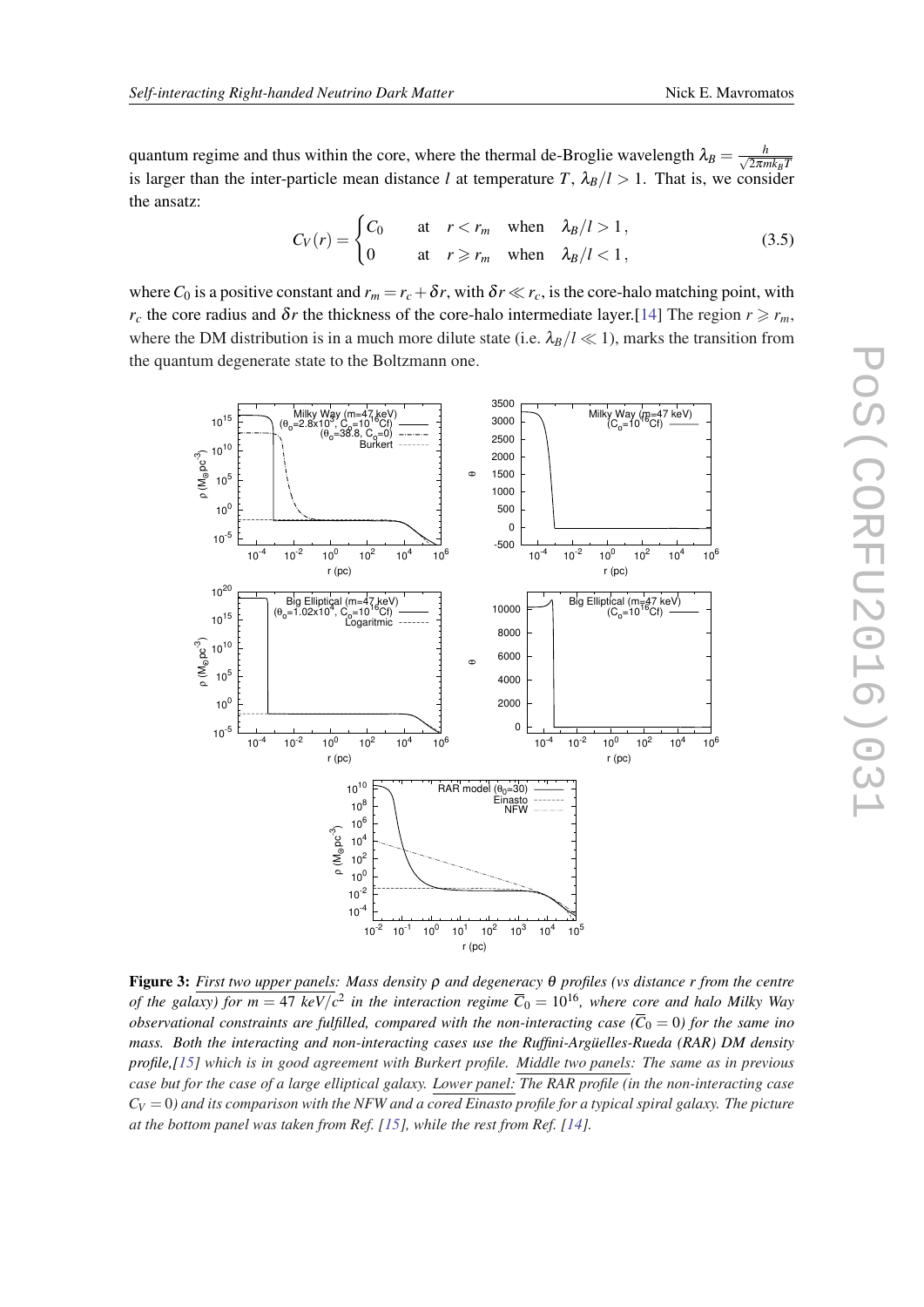<span id="page-11-0"></span>There are three free parameters in the approach, evaluated at the galactic centre: the DM temperature per unit mass  $(\beta_0 = k_B T_0/m)$ , the degeneracy parameter at the centre (depending on the chemical potential  $\mu_0$ )  $\theta_0 = \mu_0/(k_B T_0)$ , and the self-interaction constant *C*<sub>0</sub> (coupling). The analysis of ref. [\[14](#page-14-0)] can constrain the degeneracy parameters  $\beta \equiv k_B T/m = \beta_0 e^{(\nu_0 - \nu(r))/2}$  and  $\theta \equiv \mu/(k_B T)$  at the core ( $\beta_0, \theta_0$ ), together with the the sterile neutrino mass *m* and coupling  $C_V$ . The relevant constraints are given in Table 1. The corresponding galaxy density profiles and degeneracy parameters are depicted in figure [3,](#page-10-0) where for comparison (in the bottom panel) we also plot the corresponding results for the non interacting case  $(C_V = 0)$  discussed in Ref. [[15\]](#page-14-0). The calculations were done for the maximum allowed range of the interaction constant  $\overline{C}_0$ , and the corresponding central degeneracy  $\theta_0$ , temperature  $\beta_0$  and ino mass *m*.

| $\overline{C}_0$<br>2<br>$10^{14}$                     | $\theta_0$<br>$3.70 \times 10^{3}$ | $\beta_0$<br>$1.065 \times 10^{-7}$ | $r_c$ (pc)           | $\delta r$ (pc)      | $\theta(r_m)$ |
|--------------------------------------------------------|------------------------------------|-------------------------------------|----------------------|----------------------|---------------|
|                                                        |                                    |                                     |                      |                      |               |
|                                                        |                                    |                                     | $6.2 \times 10^{-4}$ | $2.1 \times 10^{-4}$ | $-29.3$       |
|                                                        | $3.63 \times 10^{3}$               | $1.065 \times 10^{-7}$              | $6.2 \times 10^{-4}$ | $2.2 \times 10^{-4}$ | $-29.3$       |
| $10^{16}$                                              | $2.8 \times 10^3$                  | $1.065 \times 10^{-7}$              | $6.3 \times 10^{-4}$ | $2.4 \times 10^{-4}$ | $-29.3$       |
| 1                                                      | $2.40 \times 10^{6}$ (†)           | $1.431 \times 10^{-7}$              | $1.3 \times 10^{-6}$ | $6.7 \times 10^{-7}$ | $-37.3$       |
| $10^{14}$                                              | $1.27 \times 10^{5}$               | $1.104 \times 10^{-7}$              | $5.9 \times 10^{-6}$ | $9.4 \times 10^{-7}$ | $-37.3$       |
| $4.5 \times 10^{18}$                                   | $1.7 \times 10^{1}$                | $1.065 \times 10^{-7}$              | $5.9 \times 10^{-4}$ | $2.0 \times 10^{-4}$ | $-37.3$       |
| Elliptical ( $M_c^{cr} = 2.3 \times 10^8 M_{\odot}$ )  |                                    |                                     |                      |                      |               |
| $\overline{2}$                                         | $1.76 \times 10^{5}$ (†)           | $1.7 \times 10^{-6}$                | $7.9 \times 10^{-5}$ | $3.9 \times 10^{-5}$ | $-31.8$       |
| $10^{14}$                                              | $5.8 \times 10^4$                  | $1.4 \times 10^{-6}$                | $1.4 \times 10^{-4}$ | $4.8 \times 10^{-5}$ | $-31.8$       |
| $10^{16}$                                              | $1.5 \times 10^{4}$                | $1.3 \times 10^{-6}$                | $3.0 \times 10^{-4}$ | $7.0 \times 10^{-5}$ | $-31.8$       |
| Large Elliptical ( $M_c = 1.8 \times 10^9 M_{\odot}$ ) |                                    |                                     |                      |                      |               |
| $10^{16}$                                              | $1.02 \times 10^{4}$               | $3.0 \times 10^{-6}$                | $3.8 \times 10^{-4}$ | $1.8 \times 10^{-5}$ | $-32.8$       |
|                                                        |                                    |                                     |                      |                      |               |

Milky Way ( $M_e = 4.4 \times 10^6 M_{\odot}$ )

Table 1: *Set of right-handed SIDM model parameters for three different galaxy types analyzed in Ref. [\[14](#page-14-0)] that satisfy all the appropriate core and halo conditions.*

From the results presented in Table 1 one can see that for DM mass  $m < 47 \text{ keV}/c^2$  or  $m >$ 350 keV/ $c^2$  there is no pair of parameters ( $\overline{C}_0$ ,  $\theta_0$ ) that can fit the Milky Way observables. On the other hand,  $m = 47 \text{ keV}/c^2$  is the lower bound for the particle mass that satisfies the observed core constraints (within the observational errors), while  $m = 350 \text{ keV}/c^2$  is the uppermost bound set by reaching the critical core mass for gravitational collapse,  $M_c^{cr} \approx M_{\rm Pl}^3/m^2 \approx 4.4 \times 10^6 M_\odot$  (see Ref. [\[35](#page-15-0)]). From figure [3,](#page-10-0) one can also see that the inclusion of sufficiently strong interactions in the dark sector among the sterile neutrinos can lead to significantly more compact cores and higher central degeneracies than the free case. The total *NR*1-*NR*<sup>1</sup> scattering cross-section in the quantum core of the Galaxy has been calculated in Ref. [[14\]](#page-14-0) in a perturbative regime  $g_V < 1$  for the dimensionless interaction coupling:

$$
\sigma_{core}^{tot} \approx \frac{(g_V/m_V)^4}{4^3 \pi} 29m^2 \qquad (p^2/m^2 \ll 1). \tag{3.6}
$$

To put things in perspective, one can normalize the interaction field strength in terms of the visible sector (SM) weak interaction dimensionfull coupling, the Fermi "constant" *GF*, by defining and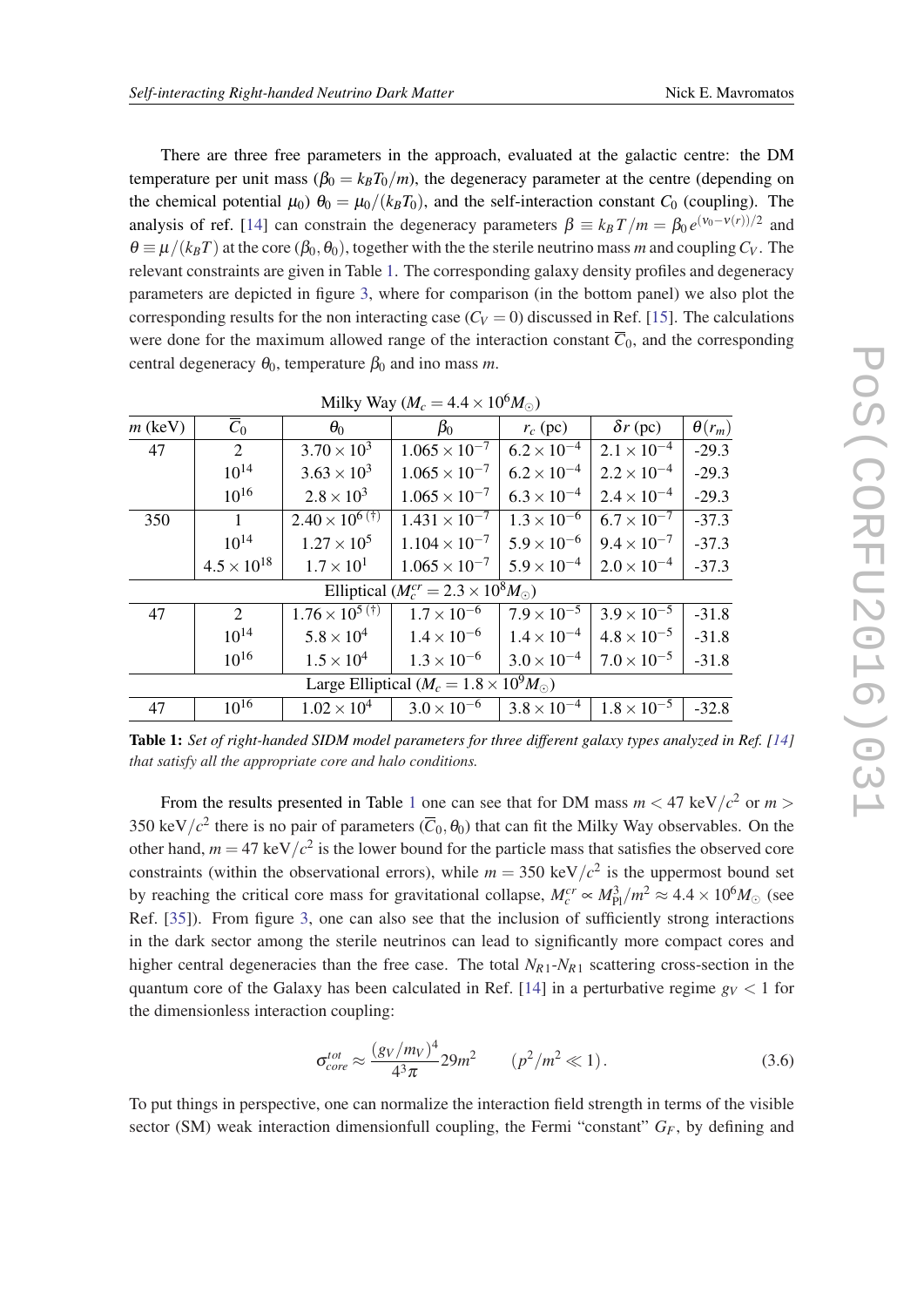<span id="page-12-0"></span>estimating the quantity  $\overline{C}_V = \left(\frac{g_V}{m_V}\right)^2$ *m<sup>V</sup>*  $\int_{0}^{2} G_F^{-1}$ , as done in Ref. [[14](#page-14-0)]. Thus, if, *e.g.* one constrains the total cross-section to the N-body simulation value  $\sigma^{tot}/m = 0.1 \text{ cm}^2/\text{g}$  (or in general to lie in the region [\(2.2](#page-7-0))), the coupling constant  $\overline{C_V}$  would be constrained to the value

$$
\overline{C}_V \in (2.6 \times 10^8, 7 \times 10^8), \tag{3.7}
$$

for right-handed neutrino masses in the range  $m \in (47,350)$  keV. It worths noticing that for  $C_V \sim$  $10^8$ G<sub>F</sub>, the mass of the massive-vector meson would be constrained to values  $m_V \lesssim 3 \times 10^4$  keV, in order to satisfy  $g_V \lesssim 1$  as requested by the self-consistency of the perturbation scheme we have applied to compute the cross-section. A conservative lower bound of  $C_V$  has been obtained in Ref. [\[14](#page-14-0)] by requiring that the cross section  $\sigma$  be sufficiently large so that a scattering probability among the inos occurs at least once during the age of the galaxy:

$$
\sigma/m \gtrsim 10^{-18} \text{cm}^2/\text{g},\tag{3.8}
$$

implying from [\(3.6\)](#page-11-0) that  $C_V \gtrsim 2G_F$ .

### 4. Conclusions and outlook

In this work we have emphasized the rôle of self interactions in the dark matter (SIDM) sector of the universe in bridging the gap between observations and the numerical simulations based on the ΛCDM paradigm. We have discussed briefly how interacting dark matter models may tackle the three basic challenges for N-body simulations based on ΛCDM cosmology, associated with the DM distribution in galaxies ("small-scale Cosmology crisis"). We have also seen how the situation at present is far from being conclusive, given that there are always observed cases, like the aforementioned Abell 3827 cluster, which challenge even the most successful of models. Dark matter may, like matter, consist of more than one dominant species, which co-exist harmonically at various scales, in such a way that, for instance CDM may provide a good explanation for large scale structure, but other species, such as right-handed neutrinos, play also an important rôle for explaining the observed details in core-halo structures of a galaxy. One should also bear in mind that more mundane astrophysical explanations may be in operation together with DM self interactions, in order to account for a complete set of observations.

As stressed in Ref. [\[14](#page-14-0)], self-interactions among WDM right-handed Neutrinos, in minimal extensions of the Standard Model, may provide solution to all three problems of the small-scale cosmology, and model more accurately the galactic structure. The inclusion of baryonic matter in this picture is not expected to change the basic conclusion that the introduction of WDM fermion self interactions affects the core/halo structure and in particular induces higher central degeneracies and higher compactness of the inner quantum core of galaxies. Moreover, the model provides a natural resolution to the core-cusp problem of DM at small scales, because the density profiles based on fermionic phase-space distributions develop always an extended plateau on halo scales, in a way that resemble Burkert or cored Einasto profiles (cf. Fig. [3](#page-10-0)). Another important feature is the fact that the right-handed neutrino DM mass is 'colder' by a few keV as compared to most of the WDM models available in the literature, which implies that the model does not suffer from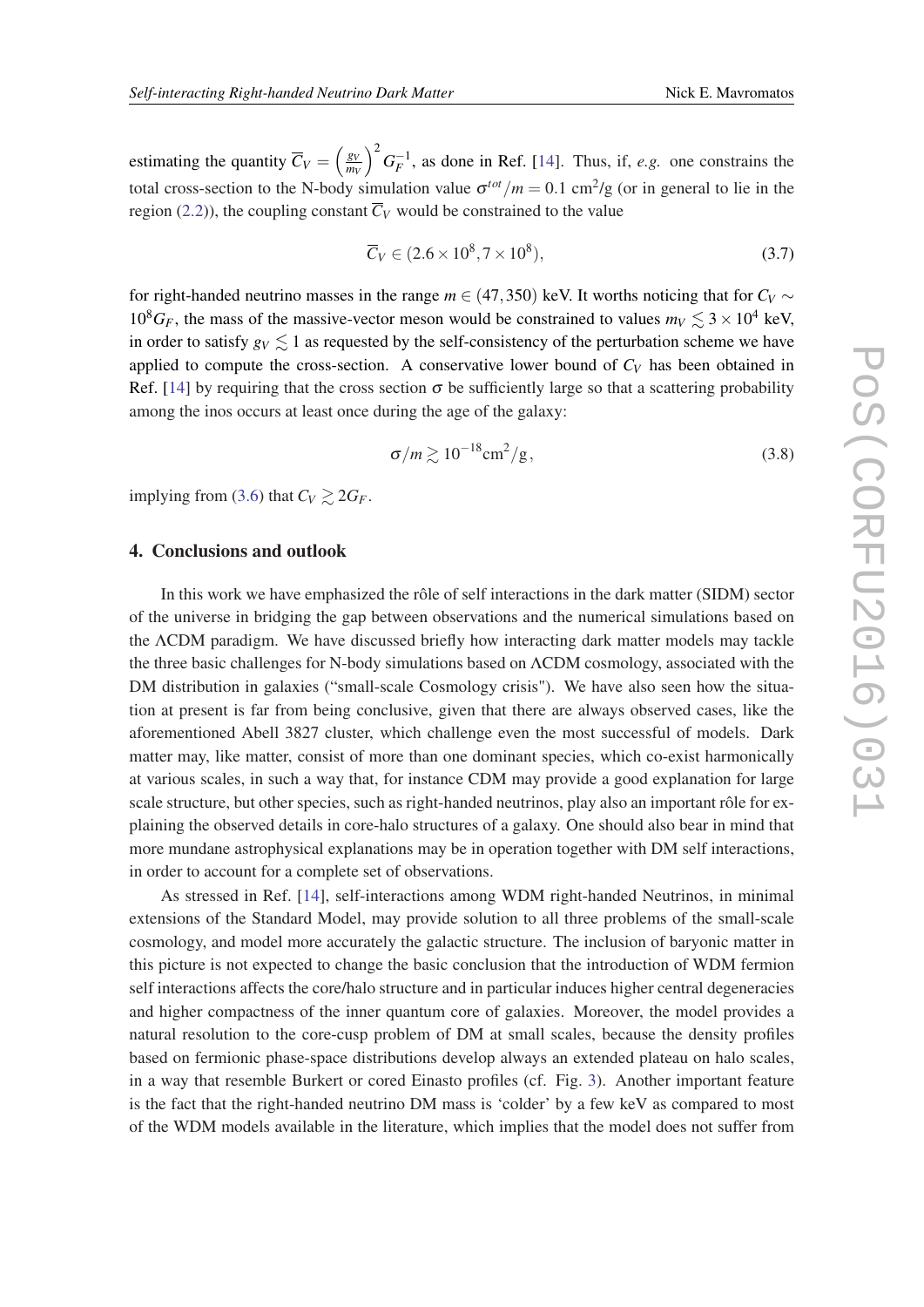<span id="page-13-0"></span>standard WDM problems (see for instance the discussion on exclusion of WDM mentioned in the introduction of the review).

A final observation regards the range of the self-interacting DM neutrino masses,  $m \geq 47$ keV/*c* 2 . As stressed in Ref. [\[14](#page-14-0)], by identifying the right-handed DM Majorana neutrinos of the model with the (lightest) right-handed neutrino of the νMSM model [\[33](#page-15-0)], our SIDM should have a very weak mixing angle with the SM lepton sector, and its mass should be less than 50 keV/ $c^2$ , otherwise the model would not be consistent with current cosmology [[33\]](#page-15-0). The above considerations, then, leave a very narrow range of the mass  $47 \le m \le 50$  keV/ $c^2$  for the self-interacting right-handed neutrino to play both rôles, that of a WDM candidate and that of a provider of a corehalo galactic structure in agreement with observations. It becomes therefore interesting to look for independent tests of this model, for instance, in neutrino oscillations or other relevant particle physics experiments like SHIP [[36\]](#page-15-0).

#### References

- [1] M. S. Longair, *Galaxy formation* (Berlin: Springer, 2008) ,ISBN 978-3-540-73477-2
- [2] G. Bertone, *Particle Dark Matter: Observations, Models and Searches* (Cambridge University Press. 2010), ISBN 978-0-521-76368-4.
- [3] P. A. R. Ade *et al.* [Planck Collaboration], *Planck 2015 results. XIII. Cosmological parameters*, arXiv:1502.01589 [astro-ph.CO].
- [4] D. N. Spergel *et al.* [WMAP Collaboration], *First year Wilkinson Microwave Anisotropy Probe (WMAP) observations: Determination of cosmological parameters*, Astrophys. J. Suppl. 148, 175 (2003) doi:10.1086/377226 [astro-ph/0302209]; G. Hinshaw *et al.* [WMAP Collaboration], *Nine-Year Wilkinson Microwave Anisotropy Probe (WMAP) Observations: Cosmological Parameter Results*, Astrophys. J. Suppl. 208 (2013) 19 doi:10.1088/0067-0049/208/2/19 [arXiv:1212.5226 [astro-ph.CO]].
- [5] A. Loeb, and M. Zaldarriaga, Phys. Rev. D 71, 103520 (2005) doi:10.1103/PhysRevD.71.103520 [astro-ph/0504112].
- [6] P. Bode, J. P. Ostriker, and N. Turok, Astrophys. J. 556, 93 (2001) doi:10.1086/321541 [astro-ph/0010389].
- [7] N. Yoshida, A. Sokasian, L. Hernquist and V. Springel, Astrophys. J. 591, L1 (2003) doi:10.1086/376963 [astro-ph/0303622].
- [8] M. Viel, G. D. Becker, J. S. Bolton, and M. G. Haehnelt, Phys. Rev. D 88, 043502 (2013) doi:10.1103/PhysRevD.88.043502 [astro-ph/1306.2314]
- [9] U. Seljak, A. Slosar and P. McDonald, JCAP 0610, 014 (2006) doi:10.1088/1475-7516/2006/10/014 [astro-ph/0604335].
- [10] see, for instance: A. B. Lahanas, N. E. Mavromatos and D. V. Nanopoulos, Int. J. Mod. Phys. D 12, 1529 (2003) doi:10.1142/S0218271803004286 [hep-ph/0308251].
- [11] E. W. Kolb and M. S. Turner, "*The Early Universe*" Front. Phys. 69, 1 (1990).
- [12] B. S. Acharya, G. Kane, S. Watson and P. Kumar, Phys. Rev. D 80, 083529 (2009) doi:10.1103/PhysRevD.80.083529 [arXiv:0908.2430 [astro-ph.CO]].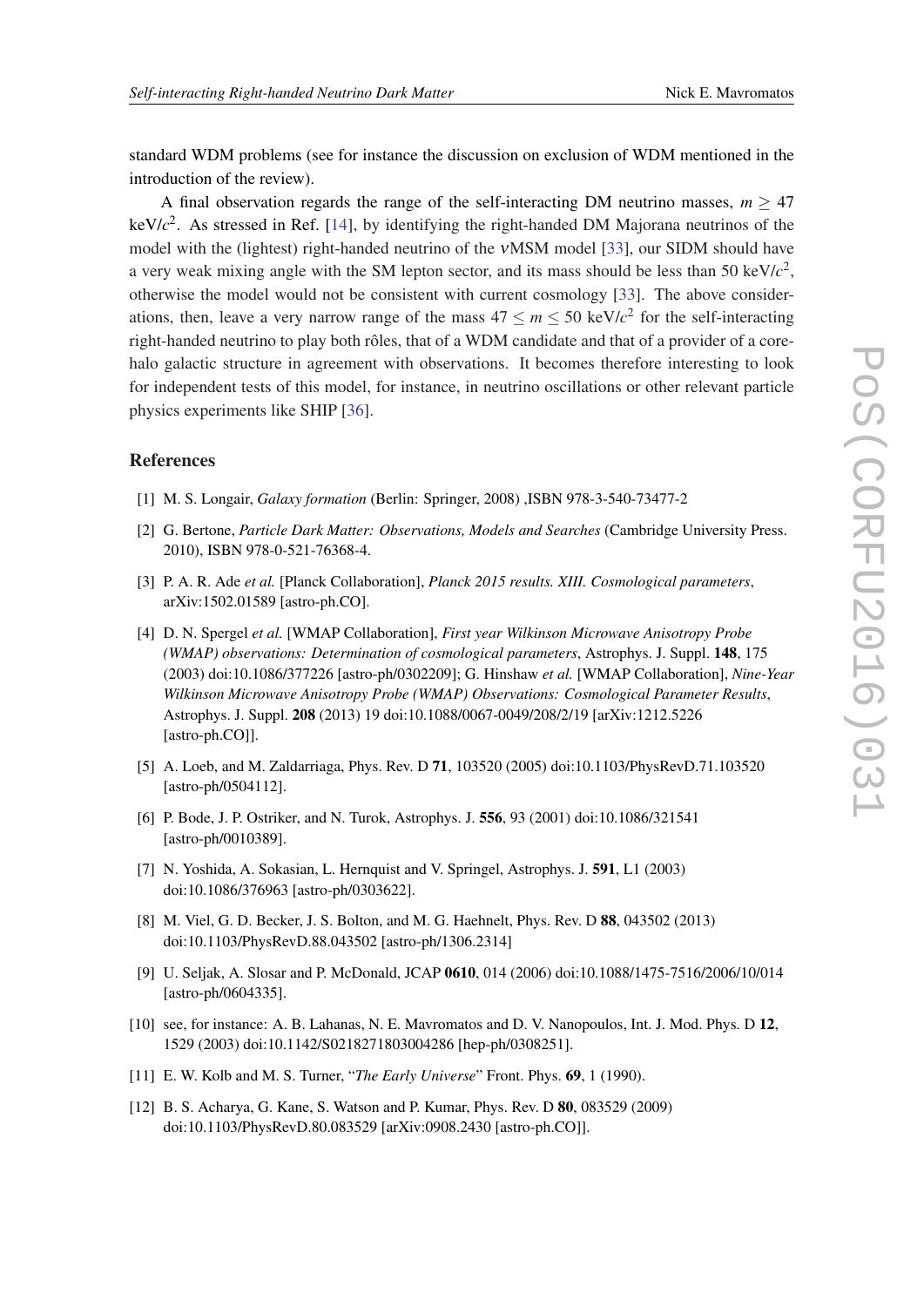- <span id="page-14-0"></span>[13] D. Harvey, R. Massey, T. Kitching, A. Taylor, E. Tittley *Science* 347, 6229, 1462 (2015) and references therein.
- [14] C. R. Argüelles, N. E. Mavromatos, J. A. Rueda and R. Ruffini, JCAP 04 (2016) 038 http://dx.doi.org/10.1088/1475-7516/2016/04/038 arXiv:1502.00136 [astro-ph.GA].
- [15] R. Ruffini, C. R. Argüelles and J. A. Rueda, Mon. Not. Roy. Astron. Soc. 451, no. 1, 622 (2015) doi:10.1093/mnras/stv1016 [arXiv:1409.7365 [astro-ph.GA]]. See also: I. Siutsou, C. R. Argüelles and R. Ruffini, Astron. Rep. 59, no. 7, 656 (2015) doi:10.1134/S1063772915070124 [arXiv:1402.0695 [astro-ph.GA]]; C. R. Argüelles, R. Ruffini, I. Siutsou and B. Fraga, J. Korean Phys. Soc. 65, no. 6, 801 (2014) doi:10.3938/jkps.65.801 [arXiv:1402.0700 [astro-ph.GA]];
- [16] S. Floerchinger, N. Tetradis and U. A. Wiedemann, arXiv:1506.00407 [gr-qc], contribution to the MG14 proceedings; D. Blas, S. Floerchinger, M. Garny, N. Tetradis and U. A. Wiedemann, JCAP 1511, 049 (2015) doi:10.1088/1475-7516/2015/11/049 [arXiv:1507.06665 [astro-ph.CO]].
- [17] J. F. Navarro, C. S. Frenk, and S. D. M. White, Astrophys. J. 490, 493 (1997) http://adsabs.harvard.edu/abs/1997ApJ...490..493N [astro-ph/9611107]
- [18] B. Moore, *Nature* 370, 629 631 (25 August 1994); doi:10.1038/370629a0; W. J. G. de Blok, *The Core-Cusp Problem*, Advances in Astronomy 2010 789293 (2010) [arXiv:0910.3538]; Se-Heon Oh *et al.*, Astrophys. J. 149 (6), 96 (2015).
- [19] B. Moore, S. Ghigna, F. Governato, G. Lake, T. R. Quinn, J. Stadel and P. Tozzi, Astrophys. J. 524, L19 (1999) doi:10.1086/312287 [astro-ph/9907411]; A. A. Klypin, A. V. Kravtsov, O. Valenzuela and F. Prada, Astrophys. J. 522, 82 (1999) doi:10.1086/307643 [astro-ph/9901240]; E. Polisensky and M. Ricotti, Phys. Rev. D 83, 043506 (2011) doi:10.1103/PhysRevD.83.043506 [arXiv:1004.1459 [astro-ph.CO]].
- [20] M. Boylan-Kolchin, J. S. Bullock and M. Kaplinghat, Mon. Not. Roy. Astron. Soc. 415, L40 (2011) [arXiv:1103.0007]; *ibid.* 422, 1203 (2012) [arXiv: 1111.2048].
- [21] T. Richardson and M. Fairbairn, Mon. Not. Roy. Astron. Soc. 441, no. 2, 1584 (2014) doi:10.1093/mnras/stu691 [arXiv:1401.6195 [astro-ph.GA]].
- [22] J.Navarro *et al.* Mon. Not. Roy. Astron. Soc. 283 L72 (1996) doi:10.1093/mnras/283.3.72L; A. Pontzen *et al.*, *Nature* 42, 3464 (2012) doi:10.1111/j.1365-2966.2012.20571.
- [23] M. Lovell *et al.,* Mon. Not. Roy. Astron. Soc. 420, 2318 (2012). doi:10.1111/j.1365-2966.2011.20200.x O. Elbert *et al.* Mon. Not. Roy. Astron. Soc. 453, 29 (2015) doi:10.1093/mnras/stv1470
- [24] J.S. Bullock, *Notes on the Missing Satellites Problem* [arXiv:1009.4505], Bibliographic Code: 2010arXiv1009.4505B, and references therein.
- [25] J. D. Simon and M. Geha, Astrophys. J. 670, 313 (2007) doi:10.1086/521816 [arXiv:0706.0516 [astro-ph]].
- [26] D. N. Spergel and P. J. Steinhardt, Phys. Rev. Lett. 84, 3760 (2000) doi:10.1103/PhysRevLett.84.3760 [astro-ph/9909386].
- [27] M. Rocha, A. H. G. Peter, J. S. Bullock, M. Kaplinghat, S. Garrison-Kimmel, J. Onorbe and L. A. Moustakas, Mon. Not. Roy. Astron. Soc. 430, 81 (2013) doi:10.1093/mnras/sts514 [arXiv:1208.3025 [astro-ph.CO]].
- [28] S. W. Randall, M. Markevitch, D. Clowe, A. H. Gonzalez and M. Bradac, Astrophys. J. 679, 1173 (2008) doi:10.1086/587859 [arXiv:0704.0261 [astro-ph]].